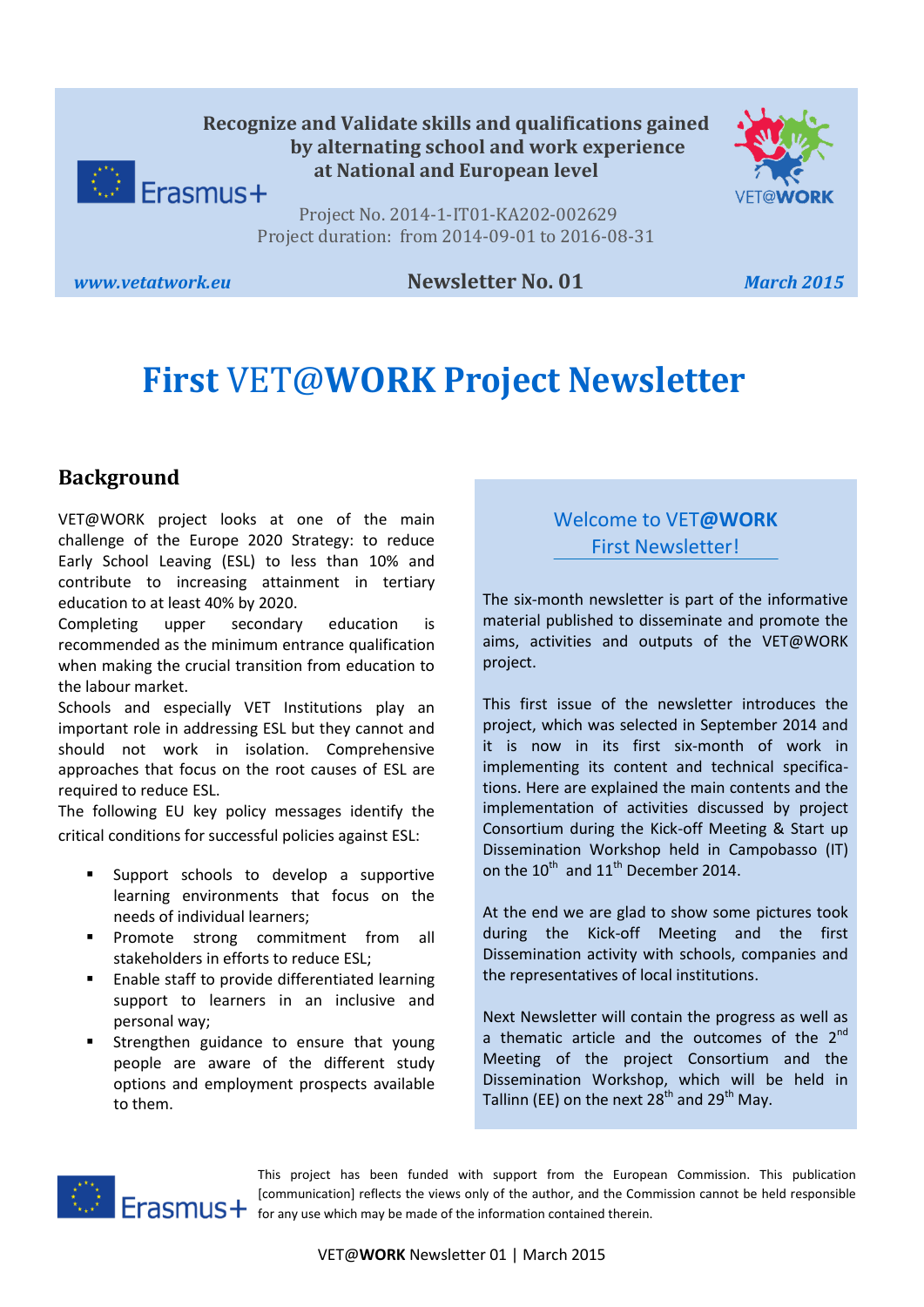



Project No. 2014-1-IT01-KA202-002629 Project duration: from 2014-09-01 to 2016-08-31

#### *www.vetatwork.eu* **Newsletter No. 01** *March 2015*

#### **Partners**

w[: www.isisdavinci.it](http://www.isisdavinci.it/) **ISIS "Leonardo da Vinci"** | Firenze (IT) t: +39 055 459 61 e[: fiis01700a@istruzione.it](mailto:fiis01700a@istruzione.it)

**FormAzione Co&So Network** | Firenze (IT) t: +39 055 447 6026 e[: cooperazione@formazionenet.eu](mailto:cooperazione@formazionenet.eu) w[: www.formazionenet.eu](http://www.formazionenet.eu/)

**Regione Molise** | Campobasso (IT) t: +39 0874 314 610 e[: giadanza.cpt@regione.molise.it](mailto:giadanza.cpt@regione.molise.it) w[: www.regione.molise.it](http://www.regione.molise.it/)

**Reattiva** | Campobasso (IT) t: +39 0874 196 0942 e[: info@reattiva.eu](mailto:info@reattiva.eu) w[: www.reattiva.eu](http://www.reattiva.eu/)

**Jugend am Werk Steiermark** | Graz (AT) t: +43 507 900 1110 e[: gf@jaw.or.at](mailto:gf@jaw.or.at) w[: www.jaw.or.at](http://www.jaw.or.at/)

**Glasow Clyde College** | Glasgow (UK) t: +44 141 2723348 e[: info@glasgowclyde.ac.uk](mailto:info@glasgowclyde.ac.uk) w[: www.glasgowclyde.ac.uk](http://www.glasgowclyde.ac.uk/) 

**IHK-Projektgesellschaft mbH Ostbrandenburg** | Frankfurt Oder (DE) t: +49 335 56 21 2100 e[: projekt@ihk-projekt.de](mailto:projekt@ihk-projekt.de) w[: www.ihk-projekt.de](http://www.ihk-projekt.de/)

**Tallinna Ehituskool** | Tallinn (EE) t: +37 265 580 79 e[: armulik@ehituskool.ee](mailto:armulik@ehituskool.ee) w[: www.ehituskool.ee](http://www.ehituskool.ee/)

## **The Project**

To reinforce the motivation of learners and prevent ESL, the EU strongly fosters the commitment to offer them the opportunity and to have new flexible approaches based on Personal Learning Plans (PLPs) elaborated by VET staff (teachers, coaches, trainers, tutors) in cooperation with Enterprises staff and recognize the experience in their formal curriculum. This is in the line with most EU countries educational policies which by law promote School-Work Alternation and/or Dual Systems paths aimed at supporting the stay in the educational context. VET@WORK project represents a reply to the above mentioned problems as it is inspired by the following factors:

- Develop flexible pathways which connect the VET formal school curriculum to Work Based Learning;
- Enrich the learning gained at school level with the acquiring of professional skills to facilitate the entrance to the labour market;
- **FICT** Foster the implementation of ECVET principles and tools;
- **F** reinforce a NA and EU Network of VET schools/providers, enterprises and social parties to allow the active participation in the School-Work Alternation or in the frame of the Dual system.

Further, taking into account that schools (especially VET) are no longer the only place of learning but part of a set of more or less formal contexts in which the learners acquire and enhance their skills, VET@WORK project enlighten the need of developing new approach aimed at:

- **Tailoring educational interventions on the characteristics of** the learners;
- Adopting innovative teaching methods based on working experiences at NA and EU level;
- Designing flexible PLPs by improving the skills of VET and Enterprises staff;
- Implementing the PLPs in the formal learners/students Curriculum;
- Training VET staff at EU level on implementing ECVET in the PLPs.



This project has been funded with support from the European Commission. This publication [communication] reflects the views only of the author, and the Commission cannot be held responsible for any use which may be made of the information contained therein.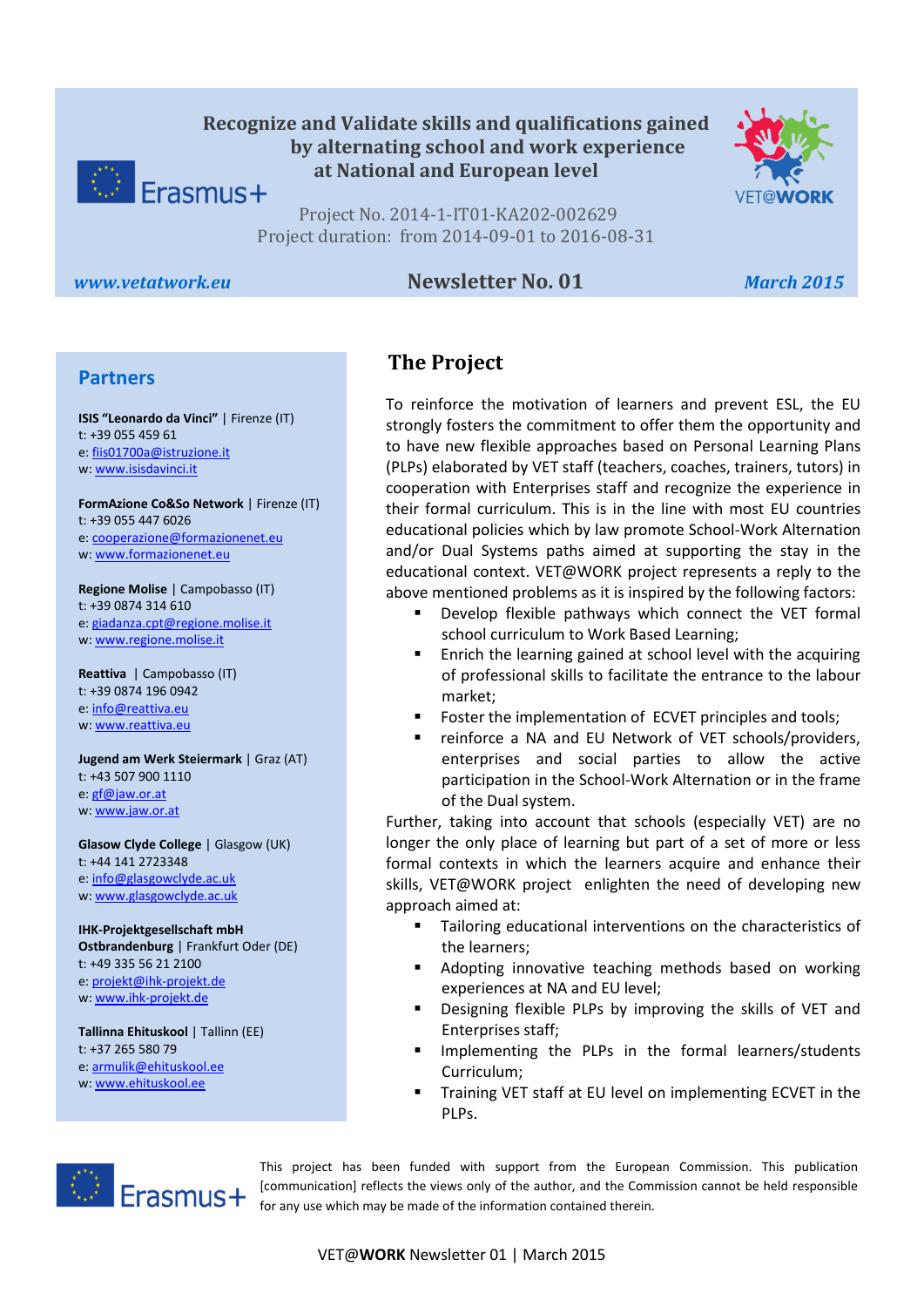## **Recognize and Validate skills and qualifications gained by alternating school and work experience at National and European level**  $\bigcirc$  Erasmus+



Project No. 2014-1-IT01-KA202-002629 Project duration: from 2014-09-01 to 2016-08-31

#### *www.vetatwork.eu* **Newsletter No. 01** *March 2015*

# **The Kick off Meeting & Start up Dissemination Workshop**

The *Kick-off Meeting* and *Start up Dissemination Workshop* were held in Campobasso (Italy) on the 10<sup>th</sup> and 11<sup>th</sup> December 2014.

During the meeting and the workshop, the participating institutions and their representatives introduced themselves to one another. Presentations and comparative discussions on the national educational systems and on the School-Work Alternation, Dual systems as well as on WBL helped to build up a common base to working on the project central issues. In the course of the project the partners will investigate national legislations, competences needed and case studies/best practices in partner countries to validate School-Work Alternation /Dual systems and, in general, Work Based Learning (WBL) pathways in Europe.

First project activity is the Research, divided in two different parts:

1. Desk Research on NA legislations and case studies/best practices;

2. Survey on skills gaps and competences needed by VET staff/teachers/VET providers and Enterprises staff to design Personal Learning Plans (PLPs).

The Survey is developed through 90 questionnaires (15 surveyants in IT-Florence; 15 surveyants in IT-Campobasso and 15 surveyants per each partner in AT, UK, DE and EE).

During the meeting particular attention was given to the Quality Assurance Management.

The Quality Assurance Management and Quality Plan was discussed in deep, as one of the most important point to guarantee the best results to the final outputs and the project itself.



*The partners*



*The Consortium Meeting*



*The Start up Dissemination Workshop*



This project has been funded with support from the European Commission. This publication [communication] reflects the views only of the author, and the Commission cannot be held responsible for any use which may be made of the information contained therein.